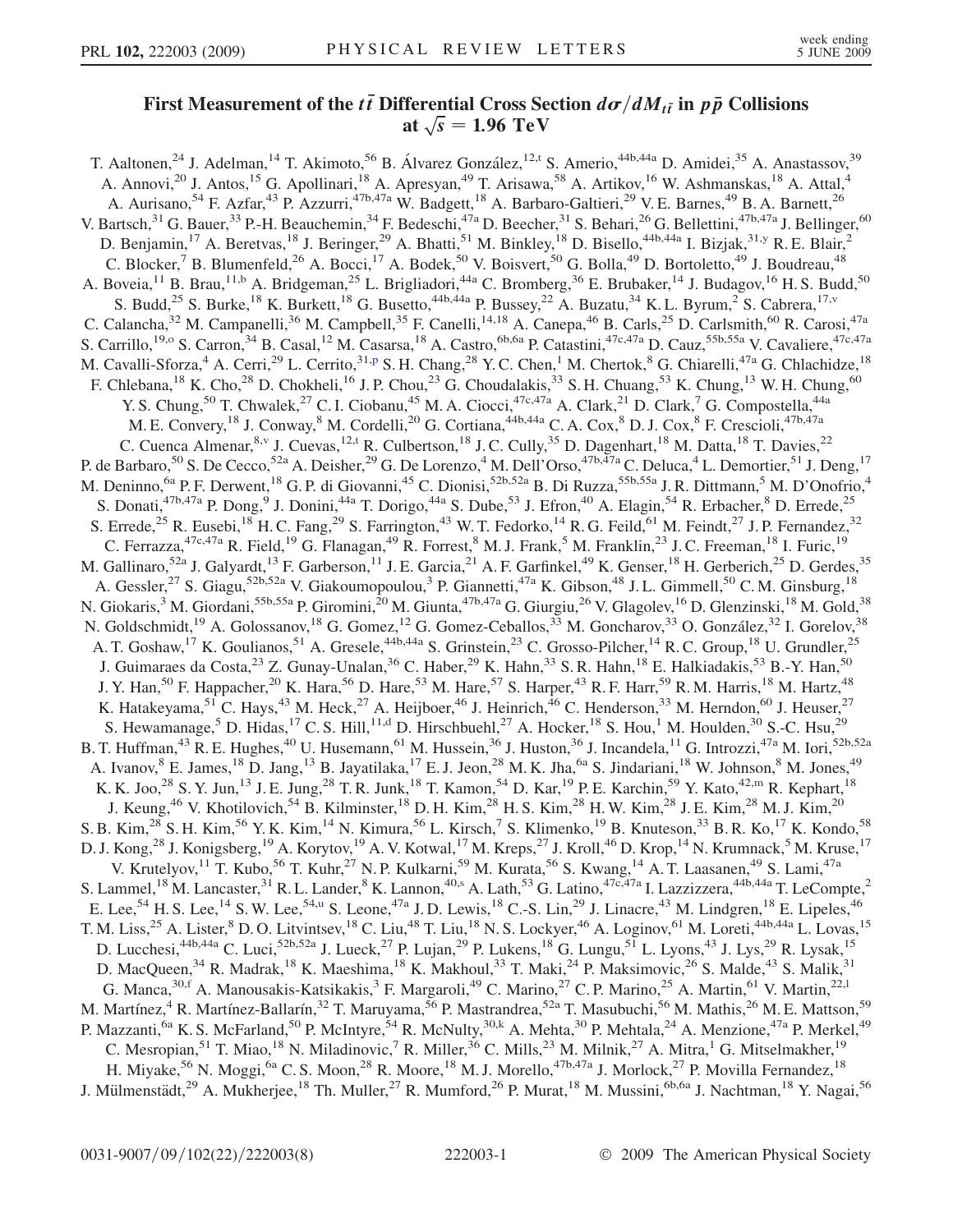<span id="page-1-9"></span><span id="page-1-8"></span><span id="page-1-5"></span><span id="page-1-3"></span><span id="page-1-0"></span>A. Nagano,<sup>56</sup> J. Naganoma,<sup>56</sup> K. Nakamura,<sup>41</sup> I. Nakano,<sup>57</sup> A. Napier,<sup>57</sup> V. Necula,<sup>17</sup> J. Nett,<sup>60</sup> C. Neu,<sup>46,[w](#page-6-13)</sup> M. S. Neubauer,<sup>25</sup> S. Neubauer,<sup>27</sup> J. Nielsen,<sup>29,[h](#page-6-14)</sup> L. Nodulman,<sup>2</sup> M. Norman,<sup>10</sup> O. Norniella,<sup>25</sup> E. Nurse,<sup>31</sup> L. Oakes,<sup>43</sup> S. H. Oh,<sup>17</sup> Y. D. Oh,<sup>28</sup> I. Oksuzian,<sup>19</sup> T. Okusawa,<sup>42</sup> R. Orava,<sup>24</sup> K. Osterberg,<sup>24</sup> S. Pagan Griso,<sup>44b,44a</sup> E. Palencia,<sup>18</sup> V. Papadimitriou,<sup>18</sup> A. Papaikonomou,<sup>27</sup> A. A. Paramonov,<sup>14</sup> B. Parks,<sup>40</sup> S. Pashapour,<sup>34</sup> J. Patrick,<sup>18</sup> G. Pauletta,<sup>55b,55a</sup> M. Paulini,<sup>13</sup> C. Paus,<sup>33</sup> T. Peiffer,<sup>27</sup> D. E. Pellett,<sup>8</sup> A. Penzo,<sup>55a</sup> T. J. Phillips,<sup>17</sup> G. Piacentino,<sup>47a</sup> E. Pianori,<sup>46</sup> L. Pinera,<sup>19</sup> K. Pitts,<sup>25</sup> C. Plager,<sup>9</sup> L. Pondrom,<sup>60</sup> O. Poukhov,<sup>16[,a](#page-6-15)</sup> N. Pounder,<sup>43</sup> F. Prakoshyn,<sup>16</sup> A. Pronko,<sup>18</sup> J. Proudfoot,<sup>2</sup> F. Ptohos,<sup>18,[j](#page-6-16)</sup> E. Pueschel,<sup>13</sup> G. Punzi,<sup>47b,47a</sup> J. Pursley,<sup>60</sup> J. Ra[d](#page-6-17)emacker,<sup>43,d</sup> A. Rahaman,<sup>48</sup> V. Ramakrishnan,<sup>60</sup> N. Ranjan,<sup>49</sup> I. Redondo,<sup>32</sup> P. Renton,<sup>43</sup> M. Renz,<sup>27</sup> M. Rescigno,<sup>52a</sup> S. Richter,<sup>27</sup> F. Rimondi,<sup>6b,6a</sup> L. Ristori,<sup>47a</sup> A. Robson,<sup>22</sup> T. Rodrigo,<sup>12</sup> T. Rodriguez,<sup>46</sup> E. Rogers,<sup>25</sup> S. Rolli,<sup>57</sup> R. Roser,<sup>18</sup> M. Rossi,<sup>55a</sup> R. Rossin,<sup>11</sup> P. Roy,<sup>34</sup> A. Ruiz,<sup>12</sup> J. Russ,<sup>13</sup> V. Rusu,<sup>18</sup> B. Rutherford,<sup>18</sup> H. Saarikko,<sup>24</sup> A. Safonov,<sup>54</sup> W. K. Sakumoto,<sup>50</sup> O. Saltó,<sup>4</sup> L. Santi,<sup>55b,55a</sup> S. Sarkar,<sup>52b,52a</sup> L. Sartori,<sup>47a</sup> K. Sato,<sup>18</sup> A. Savoy-Navarro,<sup>45</sup> P. Schlabach,<sup>18</sup> A. Schmidt,<sup>27</sup> E. E. Schmidt,<sup>18</sup> M. A. Schmidt,<sup>14</sup> M. P. Schmidt,<sup>61,[a](#page-6-15)</sup> M. Schmitt,<sup>39</sup> T. Schwarz,<sup>8</sup> L. Scodellaro,<sup>12</sup> A. Scribano,<sup>47c,47a</sup> F. Scuri,<sup>47a</sup> A. Sedov,<sup>49</sup> S. Seidel,<sup>38</sup> Y. Seiya,<sup>42</sup> A. Semenov,<sup>16</sup> L. Sexton-Kennedy,<sup>18</sup> F. Sforza,<sup>47a</sup> A. Sfyrla,<sup>25</sup> S. Z. Shalhout,<sup>59</sup> T. Shears,<sup>30</sup> P. F. Shepa[r](#page-6-18)d,<sup>48</sup> M. Shimojima,<sup>56,r</sup> S. Shiraishi,<sup>14</sup> M. Shochet,<sup>14</sup> Y. Shon,<sup>60</sup> I. Shreyber,<sup>37</sup> A. Sidoti,<sup>47a</sup> P. Sinervo,<sup>34</sup> A. Sisakyan,<sup>16</sup> A. J. Slaughter,<sup>18</sup> J. Slaunwhite,<sup>40</sup> K. Sliwa,<sup>57</sup> J. R. Smith,<sup>8</sup> F. D. Snider,<sup>18</sup> R. Snihur,<sup>34</sup> A. Soha,<sup>8</sup> S. Somalwar,<sup>53</sup> V. Sorin,<sup>36</sup> J. Spalding,<sup>18</sup> T. Spreitzer,<sup>34</sup> P. Squillacioti,<sup>47c,47a</sup> M. Stanitzki,<sup>61</sup> R. St. Denis,<sup>22</sup> B. Stelzer,<sup>34</sup> O. Stelzer-Chilton,<sup>34</sup> D. Stentz,<sup>39</sup> J. Strologas,<sup>38</sup> G. L. Strycker,<sup>35</sup> D. Stuart,<sup>11</sup> J. S. Suh,<sup>28</sup> A. Sukhanov,<sup>19</sup> I. Suslov,<sup>16</sup> T. Suzuki,<sup>56</sup> A. Taffard,<sup>25,[g](#page-6-19)</sup> R. Takashima,<sup>41</sup> Y. Takeuchi,<sup>56</sup> R. Tanaka,<sup>41</sup> M. Tecchio,<sup>35</sup> P. K. Teng,<sup>1</sup> K. Terashi,<sup>51</sup> J. Thom,<sup>18,[i](#page-6-20)</sup> A. S. Thompson,<sup>22</sup> G. A. Thompson,<sup>25</sup> E. Thomson,<sup>46</sup> P. Tipton,<sup>61</sup> P. Ttito-Guzmán,<sup>32</sup> S. Tkaczyk,<sup>18</sup> D. Toback,<sup>54</sup> S. Tokar,<sup>15</sup> K. Tollefson,<sup>36</sup> T. Tomura,<sup>56</sup> D. Tonelli,<sup>18</sup> S. Torre,<sup>20</sup> D. Torretta,<sup>18</sup> P. Totaro,<sup>55b,55a</sup> S. Tourneur,<sup>45</sup> M. Trovato,<sup>47a</sup> S.-Y. Tsai,<sup>1</sup> Y. Tu,<sup>46</sup> N. Turini,<sup>47c,47a</sup> F. Ukegawa,<sup>56</sup> S. Vallecorsa,<sup>21</sup> N. van Remortel,<sup>24[,c](#page-6-21)</sup> A. Varganov,<sup>35</sup> E. Vataga, <sup>47c, 47a</sup> F. Vázquez, <sup>19,0</sup> G. Velev, <sup>18</sup> C. Vellidis, <sup>3</sup> M. Vidal, <sup>32</sup> R. Vidal, <sup>18</sup> I. Vila, <sup>12</sup> R. Vilar, <sup>12</sup> T. Vine, <sup>31</sup> M. Vogel, <sup>38</sup> I. Volobouev,<sup>29[,u](#page-6-9)</sup> G. Volpi,<sup>47b,47a</sup> P. Wagner,<sup>46</sup> R. G. Wagner,<sup>2</sup> R. L. Wagner,<sup>18</sup> W. Wagner,<sup>27,[x](#page-6-22)</sup> J. Wagner-Kuhr,<sup>27</sup> T. Wakisaka,<sup>42</sup> R. Wallny,<sup>9</sup> S. M. Wang,<sup>1</sup> A. Warburton,<sup>34</sup> D. Waters,<sup>31</sup> M. Weinberger,<sup>54</sup> J. Weinelt,<sup>27</sup> W. C. Wester III,<sup>18</sup> B. Whitehouse,<sup>57</sup> D. Whiteson,<sup>46[,g](#page-6-19)</sup> A. B. Wicklund,<sup>2</sup> E. Wicklund,<sup>18</sup> S. Wilbur,<sup>14</sup> G. Williams,<sup>34</sup> H. H. Williams,<sup>46</sup> P. Wilson,<sup>18</sup> B. L. Winer,<sup>40</sup> P. Wittich,<sup>18[,i](#page-6-20)</sup> S. Wolbers,<sup>18</sup> C. Wolfe,<sup>14</sup> T. Wright,<sup>35</sup> X. Wu,<sup>21</sup> F. Würthwein,<sup>10</sup> S. Xie,<sup>33</sup> A. Yagil,<sup>10</sup> K. Yamamoto,<sup>42</sup> J. Yamaoka,<sup>17</sup> U.K. Yang,<sup>14,[q](#page-6-23)</sup> Y.C. Yang,<sup>28</sup> W.M. Yao,<sup>29</sup> G.P. Yeh,<sup>18</sup> J. Yoh,<sup>18</sup> K. Yorita,<sup>58</sup> T. Yoshida,<sup>42,[n](#page-6-24)</sup> G. B. Yu,<sup>50</sup> I. Yu,<sup>28</sup> S. S. Yu,<sup>18</sup> J. C. Yun,<sup>18</sup> L. Zanello,<sup>52b,52a</sup> A. Zanetti,<sup>55a</sup> X. Zhang,<sup>25</sup>

Y. Zheng,<sup>9,e</sup> and S. Zucchelli<sup>6b,6a</sup>

(CDF Collaboration)

<span id="page-1-1"></span><sup>1</sup>Institute of Physics, Academia Sinica, Taipei, Taiwan 11529, Republic of China<br><sup>2</sup>Argonna National Laboratory, Argonna Illinois 60430, USA

 $A$ rgonne National Laboratory, Argonne, Illinois 60439, USA<br> $3$ University of Athens, 157 71 Athens, Greece

<span id="page-1-10"></span><span id="page-1-7"></span><span id="page-1-6"></span><span id="page-1-4"></span><span id="page-1-2"></span><sup>5</sup> University of Athens, 157 71 Athens, Greece  $\frac{3}{4}$  University of Athens, 157 71 Athens, Greece

Institut de Fisica d'Altes Energies, Universitat Autonoma de Barcelona, E-08193, Bellaterra (Barcelona), Spain <sup>5</sup>

<sup>5</sup>Baylor University, Waco, Texas 76798, USA<br><sup>6a</sup>Istituto Nazionale di Fisica Nucleare Bologna, I-40127 Bologna, Italy<br><sup>6b</sup>University of Bologna, I-40127 Bologna, Italy

 ${}^{7}$ Brandeis University, Waltham, Massachusetts 02254, USA

<sup>8</sup>University of California, Davis, Davis, California 95616, USA

 $^{9}$ University of California, Los Angeles, Los Angeles, California 90024, USA

<sup>10</sup>University of California, San Diego, La Jolla, California 92093, USA<br>
<sup>11</sup>University of California, Santa Barbara, Santa Barbara, California 93106, USA<br>
<sup>12</sup>Instituto de Fisica de Cantabria, CSIC-University of Cantabr

222003-2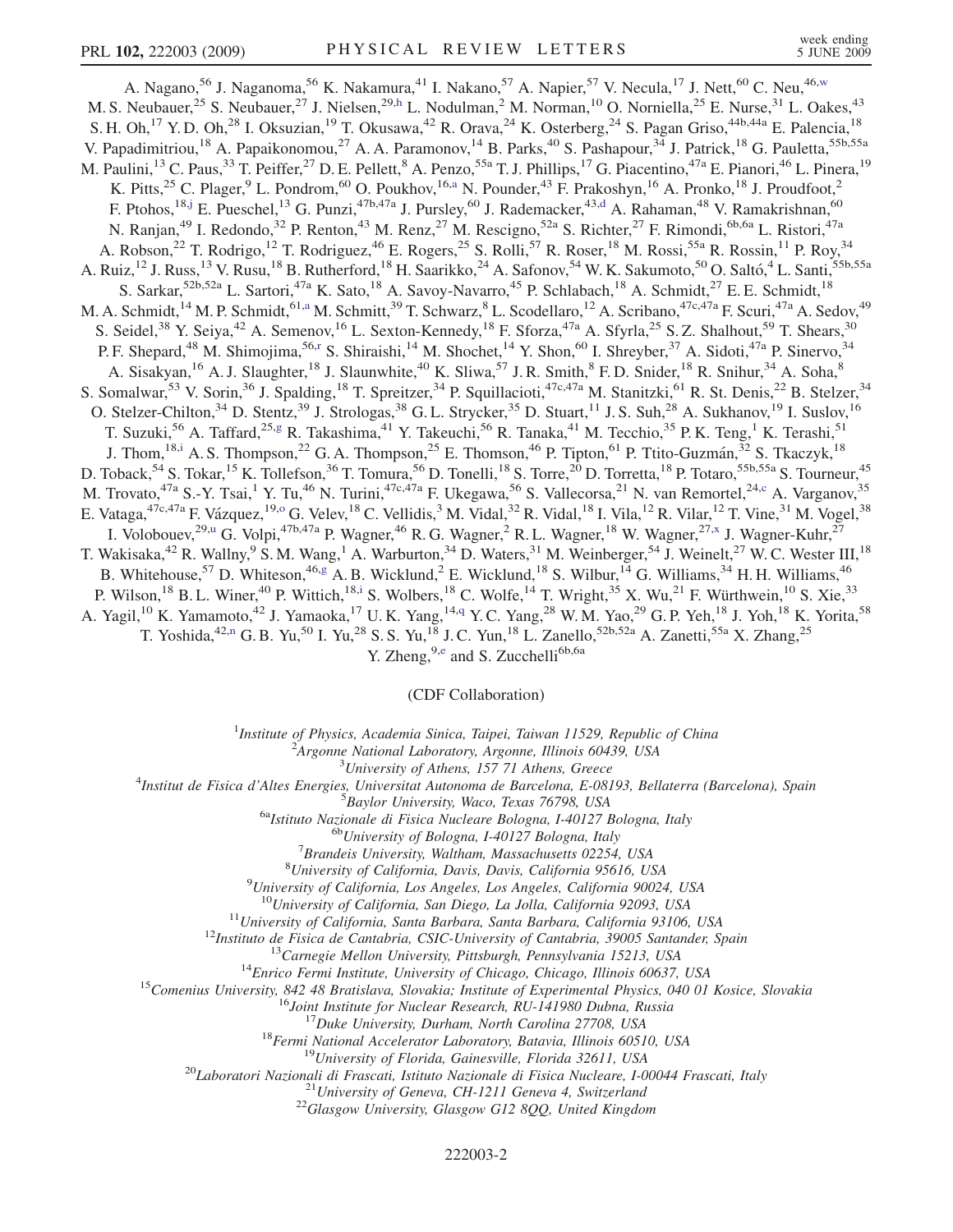<sup>23</sup>Harvard University, Cambridge, Massachusetts 02138, USA<br><sup>24</sup>Division of High Energy Physics, Department of Physics, University of Helsinki and Helsinki Institute of Physics,

FIN-00014, Helsinki, Finland<br><sup>25</sup>University of Illinois, Urbana, Illinois 61801, USA<br><sup>26</sup>The Johns Hopkins University, Baltimore, Maryland 21218, USA<br><sup>27</sup>Institut für Experimentelle Kernphysik, Universität Karlsruhe, 76128

Seoul National University, Seoul 151-742, Korea;

Sungkyunkwan University, Suwon 440-746, Korea;

Korea Institute of Science and Technology Information, Daejeon, 305-806, Korea;

<sup>29</sup>Ernest Orlando Lawrence Berkeley National Laboratory, Berkeley, California 94720, USA<br><sup>30</sup>University of Liverpool, Liverpool L69 7ZE, United Kingdom<br><sup>31</sup>University College London, London WCIE 6BT, United Kingdom<br><sup>32</sup>C

Simon Fraser University, Burnaby, British Columbia, Canada V5A 1S6;

University of Toronto, Toronto, Ontario, Canada M5S 1A7;

and TRIUMF, Vancouver, British Columbia, Canada V6T 2A3

<sup>35</sup> University of Michigan, Ann Arbor, Michigan 48109, USA<br><sup>36</sup> Michigan State University, East Lansing, Michigan 48824, USA<br><sup>37</sup> Institution for Theoretical and Experimental Physics, ITEP, Moscow 117259, Russia<br><sup>38</sup> Uni

<sup>43</sup>University of Oxford, Oxford OX1 3RH, United Kingdom<br><sup>44a</sup>Istituto Nazionale di Fisica Nucleare, Sezione di Padova-Trento, I-35131 Padova, Italy<br><sup>44b</sup>University of Padova, I-35131 Padova, Italy<br><sup>45</sup>LPNHE, Universite P

<sup>47b</sup>University of Pisa, I-56127 Pisa, Italy<br><sup>47c</sup>University of Siena, I-56127 Pisa, Italy<br><sup>47d</sup>Scuola Normale Superiore, I-56127 Pisa, Italy<br><sup>48</sup>University of Pittsburgh, Pittsburgh, Pennsylvania 15260, USA<br><sup>49</sup>Purdue Un

<sup>49</sup>Purdue University, West Lafayette, Indiana 47907, USA<br><sup>50</sup>University of Rochester, Rochester, New York 14627, USA<br><sup>51</sup>The Rockefeller University, New York, New York 10021, USA<br><sup>52</sup>Natituto Nazionale di Fisica Nucleare

<sup>61</sup>Yale University, New Haven, Connecticut 06520, USA

(Received 16 March 2009; published 5 June 2009)

We present a measurement of the  $t\bar{t}$  differential cross section with respect to the  $t\bar{t}$  invariant mass,  $d\sigma/dM_{t\bar{t}}$ , in pp collisions at  $\sqrt{s}$  = 1.96 TeV using an integrated luminosity of 2.7 fb<sup>-1</sup> collected by the CDF II experiment. The  $t\bar{t}$  invariant mass spectrum is sensitive to a variety of exotic particles decaying into  $t\bar{t}$  pairs. The result is consistent with the standard model expectation, as modeled by PYTHIA with CTEQ5L parton distribution functions.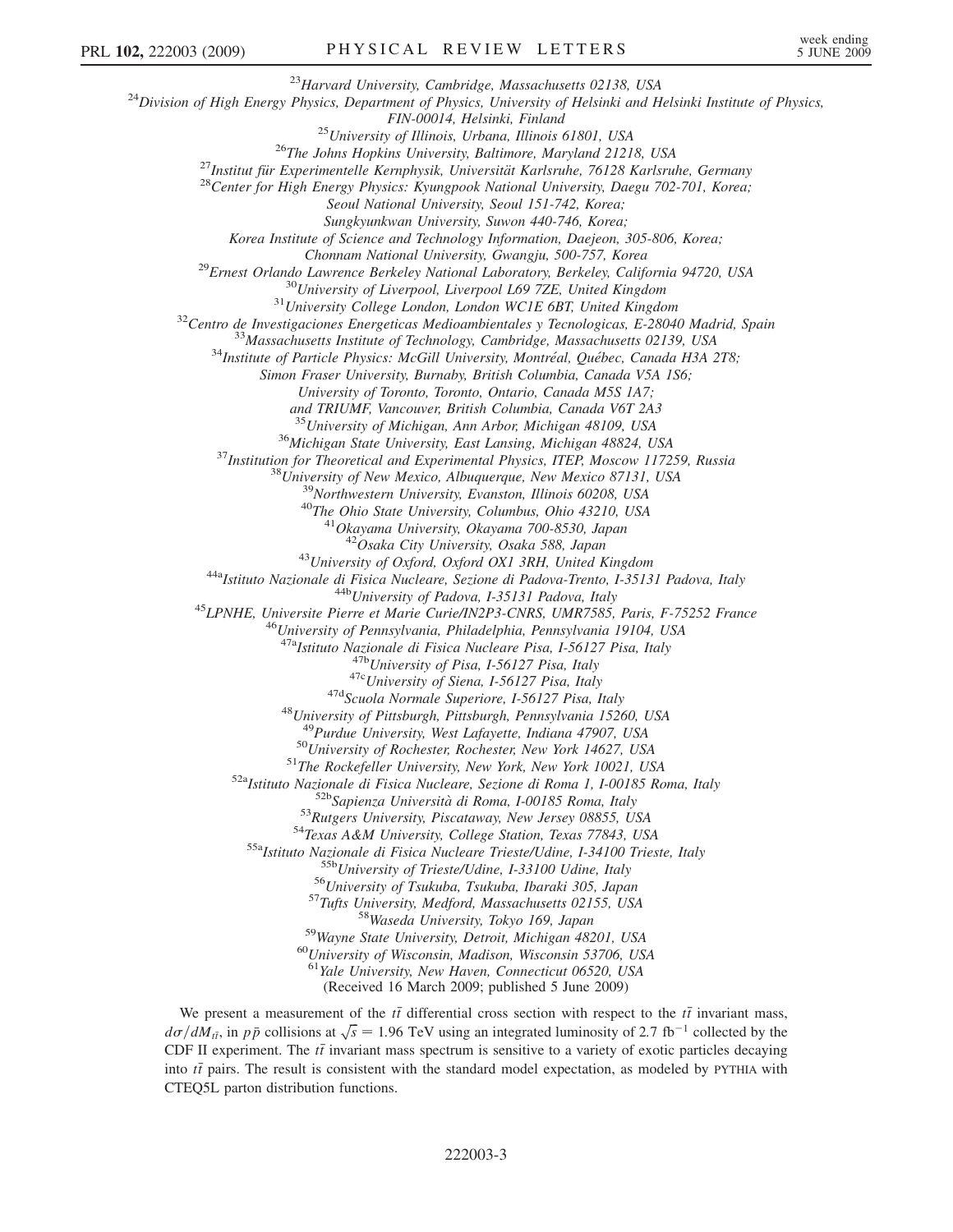## DOI: [10.1103/PhysRevLett.102.222003](http://dx.doi.org/10.1103/PhysRevLett.102.222003) PACS numbers: 13.85.Rm, 14.65.Ha, 14.80.j

Because it has a mass near the electroweak symmetry breaking (EWSB) scale [\[1\]](#page-6-25), the top quark plays a special role in many beyond the standard model (BSM) theories of EWSB. In the standard model (SM) the Higgs boson is responsible for EWSB and the generation of the fermion masses, but it has not yet been observed. In models with top condensation, such as technicolor and the top-color model, the role of the SM Higgs boson is filled by a composite particle that is a bound state of top quarks [[2\]](#page-6-26). These models predict additional heavy gauge bosons that couple strongly to top quarks. The hierarchy problem, also unresolved in the SM, has recently been addressed by models with extra dimensions, such as the Randall-Sundrum (RS) [\[3\]](#page-6-27) and ADD models [\[4](#page-6-17)]. In these models TeV-scale gravitons can decay, in some cases preferentially, to  $t\bar{t}$  pairs [[5\]](#page-6-28). In all of these cases the production of  $t\bar{t}$  pairs at hadron colliders through BSM mechanisms distorts the  $t\bar{t}$  invariant mass spectrum relative to the SM expectation, as recently reviewed in [[6\]](#page-6-29).

In this Letter we report on the first measurement of the  $t\bar{t}$ differential cross section with respect to the  $t\bar{t}$  invariant mass,  $d\sigma/dM_{t\bar{t}}$ . The analysis uses an integrated luminosity of  $2.70 \pm 0.16$  $2.70 \pm 0.16$  $2.70 \pm 0.16$  fb<sup>-1</sup> [7] collected with the CDF II detector between March 2002 and April 2008. Full details of the analysis presented here are given in [\[8\]](#page-6-31). Previous published studies have focused on searches for resonances in the  $M_{t\bar{t}}$ spectrum [\[9](#page-6-32)], and placed a lower limit of 720 GeV/ $c^2$  on the mass of a putative  $Z'$  boson decaying preferentially to  $t\bar{t}$ . In this Letter we take a different approach in which we test the  $M_{t\bar{t}}$  spectrum, generically, for consistency with the SM. In this way we are potentially sensitive to broad enhancements of the spectrum and interference effects [\[6\]](#page-6-29), as well as to narrow resonances.

The CDF II detector is described in detail elsewhere [\[10\]](#page-6-33). The components relevant to this analysis include the silicon vertex detector (SVX), the central outer tracker (COT), the central electromagnetic and hadronic calorimeters, the central muon detectors, and the luminosity counters.

We use the "lepton + jets" decay mode of the  $t\bar{t}$  pair in this study. It consists of four energetic jets, two of which originate from bottom quarks and two from the hadronic W-boson decay, a charged lepton with large transverse momentum  $(P_T)$ , and a large transverse momentum imbalance  $(\not\hspace{-.15cm}E_T)$  from the undetected neutrino from the leptonic W-boson decay [[11](#page-6-34)]. Extra jets may appear from initial- or final-state radiation (ISR or FSR). Monte Carlo (MC) simulations of  $t\bar{t}$  production are generated using the PYTHIA MC program [\[12\]](#page-6-35) with the CTEQ5L [\[13\]](#page-6-36) parton distribution functions (PDFs). The decays of heavy quarks (b and c) are modeled using EVTGEN [\[14\]](#page-7-0). The HERWIG MC program [[15](#page-7-1)] is used for studies of the systematic effects of the hadronization model. The  $t\bar{t}$  MC samples are generated with a top quark mass of 175 GeV/ $c^2$ . The results presented here are insensitive to changes of the generated top quark mass of a few  $GeV/c^2$ .

Events from  $p\bar{p}$  collisions are selected with an inclusive lepton trigger that requires an electron (muon) candidate with  $E_T > 18$  GeV ( $P_T > 18$  GeV/c). From the triggered events the signal sample is selected offline by requiring an isolated electron (muon) with  $E_T > 20$  GeV ( $P_T >$ 20 GeV/c). The isolation criterion requires  $I < 0.1$ , where I is defined as the calorimeter transverse energy in a cone of opening radius  $\Delta R = \sqrt{(\Delta \eta)^2 + (\Delta \phi)^2} = 0.4$  around the lepton direction (exclusive of the lepton energy), divided by the electron (muon)  $E_T(P_T)$ . We further require  $E_T > 20$  GeV and at least 4 jets each with  $E_T > 20$  GeV and  $|\eta|$  < 2.0. Jets are identified using a fixed-cone algorithm with a cone size of  $\Delta R = 0.4$  and are constrained to originate at the  $p\bar{p}$  collision vertex. Their energies are corrected to account for detector effects and multiple  $p\bar{p}$ interactions. For events with more than four jets with  $E_T$  > 20 GeV, we use the four highest- $E_T$  jets in the  $M_{t\bar{t}}$  reconstruction. Missing transverse energy is corrected to account for the shifts in jet energies due to the jet energy corrections described above. Z-boson candidate events are rejected by removing events containing a second isolated high- $P_T$  lepton. We require that at least one jet in the event have an identified displaced secondary vertex, consistent with the decay of a B hadron. We label such jets, and the events that contain them, as ''b tagged.'' The events selected prior to the b-tag requirement are called ''pretag'' events. We observe 2069 pretag, and 650 b-tagged, events.

The  $t\bar{t}$  signature described above can be mimicked by several processes, including diboson (WW, WZ, ZZ), single-top,  $Z + \text{jets}$ , and  $W + \text{jets}$  production, as well as processes without vector bosons to which we refer, generically, as ''QCD'' backgrounds. The diboson and single-top quark yields are predicted using PYTHIA and MADEVENT [\[16\]](#page-7-2) MC samples, respectively, each normalized to the theoretical cross sections [\[17](#page-7-3)[,18\]](#page-7-4). The residual  $Z$  + jets background is modeled using ALPGEN [\[19\]](#page-7-5), with the parton showering and underlying event model from PYTHIA. The QCD background typically has lower  $\not\hspace{-1.2mm}E_{T}$  than events with real W bosons and is evaluated by fitting the  $E_T$  distribution using templates for QCD and  $W +$  jets sources and extrapolating the QCD fraction into the high- $\not\hspace{-.15cm}/_{T}$  signal region. ALPGEN is also used in the evaluation of the dominant background from  $W$  + jets production. The  $W$  + jets background is determined separately for events with and without heavy-flavor jets. For events with heavy-flavor jets we use the ALPGEN simulation to determine the fraction, in each jet multiplicity bin, of  $W +$  jets events that are  $Wb\bar{b}$ ,  $Wc\bar{c}$ , or  $Wc$ . This fraction is then increased by a correction factor, determined by comparing measured and ALPGENpredicted heavy-flavor (HF) fractions in  $W + 1$  jet data.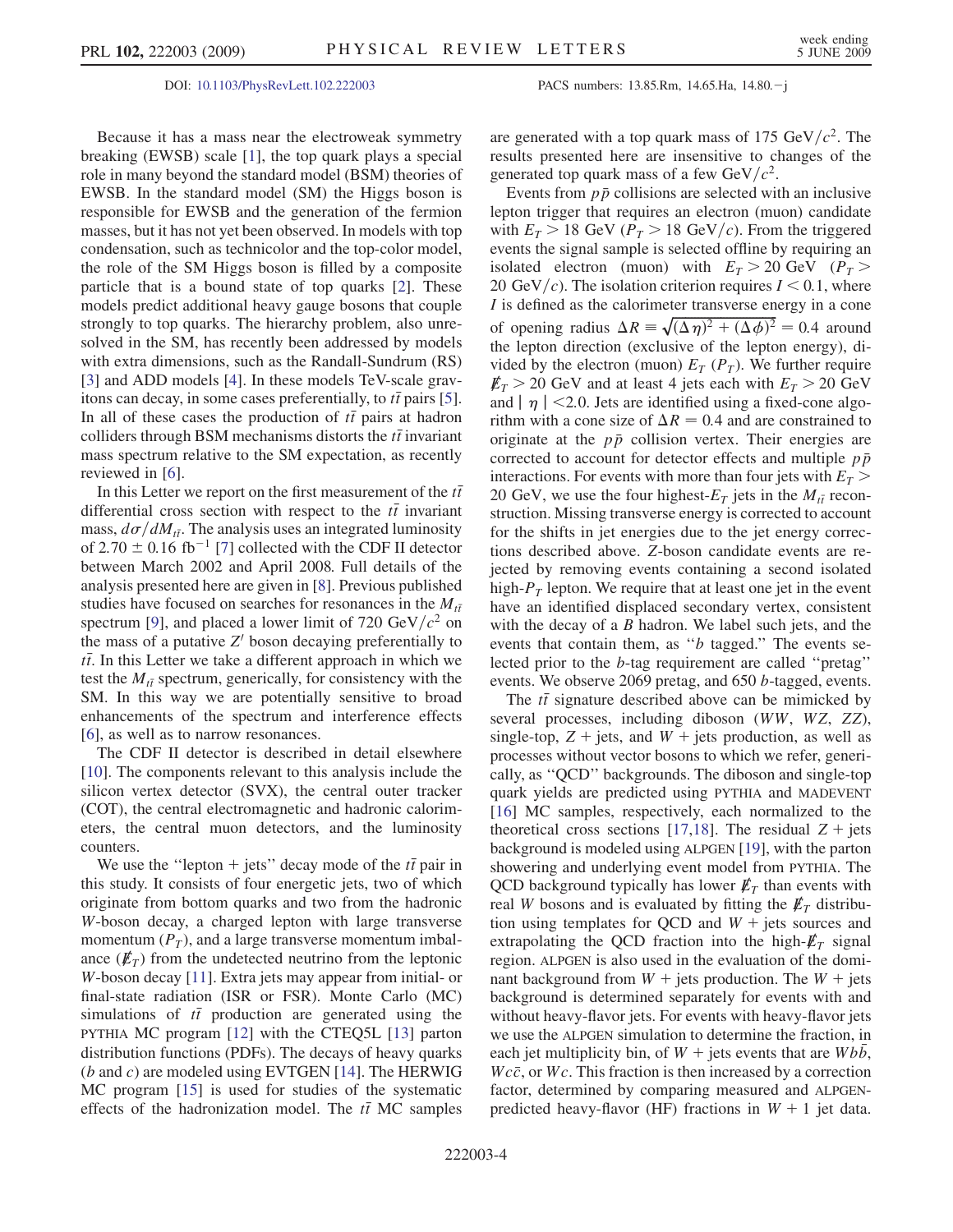The number of pretag  $W$  + heavy-flavor events is normalized to the total number of  $W +$  jets events in each jet multiplicity bin of the data using the modified ALPGEN fractions. The background contribution from these events is given by the pretag number of events times a MCderived tagging efficiency. Events without heavy-flavor jets can enter the signal sample if one of the jets is mistakenly b tagged. Such events are called ''mistags,'' and they occur primarily due to tracking errors, with a smaller contribution from interactions in the material of the detector, and  $K<sub>S</sub>$  and  $\Lambda$  decays. The background due to mistags in  $W$  + jets events is evaluated using a measurement of the rate of mistags derived from multijet data [\[20\]](#page-7-6). The mistag rate is then applied to the number of pretag  $W + \text{jets}$ events, with no heavy-flavor jets, in the data. This pretag number is calculated, in each jet multiplicity bin, from the total number of candidate events corrected for the contributions from non- $W$  + jets and from  $W$  + heavy-flavor jets. The observed event yields and background predictions are given in Table [I](#page-4-0), where the line labeled ''Other'' includes dibosons,  $Z + \text{jets}$ , and single top.

The precision of the measurement of  $M_{t\bar{t}}$  depends on the understanding of the jet energy scale (JES). To reduce the uncertainty on the JES, we adopt an approach first used in [\[22\]](#page-7-7) and use the measured invariant mass of the hadronically decaying W boson to constrain the JES. For events with two b-tagged jets, the two untagged jets are chosen as the jets from the W boson decay. For events with a single b-tagged jet, the pair with invariant mass closest to the expected mean value from W boson decays is chosen. There are 503 single-tagged and 147 double-tagged events in the sample. An unbinned maximum likelihood fit, using MC templates for the dijet invariant mass distribution, for both signal and background, returns the best-fit JES and its uncertainty. The fit value of the JES is subsequently used in the analysis. The uncertainty returned by this procedure is approximately a factor of 2 lower than the nominal uncertainty on the JES.

We reconstruct  $M_{t\bar{t}}$ , the  $t\bar{t}$  invariant mass, using the fourvectors of the b-tagged jet and the three remaining leading jets in the event, the lepton and the transverse components of the neutrino momentum, given by  $\not\!\!E_T$ . We divide the  $M_{t\bar{t}}$ distribution into nine bins between 0 and 1400 GeV/ $c^2$ , with bin widths ranging from 50 GeV/ $c^2$  for bins for

TABLE I. Summary of sample composition [[20](#page-7-6),[21](#page-7-9)].

<span id="page-4-0"></span>

| Process                   | 4 jets           | $\geq$ 5 jets    |  |
|---------------------------|------------------|------------------|--|
| $W + HF$                  | $58.0 \pm 12.2$  | $11.6 \pm 2.9$   |  |
| <b>Mistags</b>            | $18.9 \pm 4.8$   | $3.5 \pm 1.6$    |  |
| <b>OCD</b>                | $20.9 \pm 17.5$  | $6.4 \pm 6.0$    |  |
| Other                     | $13.9 \pm 0.8$   | $3.1 \pm 0.2$    |  |
| $t\bar{t}(6.7~\text{pb})$ | $358.6 \pm 49.7$ | $121.5 \pm 16.8$ |  |
| Total prediction          | $470 \pm 57$     | $146 \pm 19$     |  |
| <b>Observed</b>           | 494              | 156              |  |

which a large number of events are expected to 600 GeV/ $c^2$  for the highest bin. The resolution in  $M_{t\bar{t}}$  is somewhat smaller than the bin width, ranging from 11% near twice the top mass, to 15% at high mass. We subtract from the bulk  $\dot{M}_{t\bar{t}}$  distribution the expected contribution from the backgrounds listed in Table [I,](#page-4-0) which is modeled using the Monte Carlo samples described above. The resulting  $M_{t\bar{t}}$  signal distribution suffers from resolution smearing and is corrected using a regularized unfolding technique, described below, which also accounts for the longitudinal component of the neutrino momentum.

In order to extract the true underlying  $M_{t\bar{t}}$  distribution from the background-subtracted reconstructed distribution, we use the MC program to create a response matrix  $\ddot{A}$ , such that  $\hat{A}x = d$  where x is the true, binned distribution and d is the measured, binned distribution. Because of statistical fluctuations in bins with small numbers of events, inverting the response matrix  $\hat{A}$  to solve for x given d often yields spurious results. Instead we use singular-value decomposition (SVD) unfolding, as described in [\[23\]](#page-7-8), where the solution is regularized by populating the response matrix with event multiplicities instead of probabilities. The application to this analysis is described in detail in [[8\]](#page-6-31).

From the unfolded  $M_{t\bar{t}}$  distribution, we calculate the differential cross section according to

$$
\frac{d\sigma^i}{dM_{t\bar{t}}} = \frac{N_i}{\mathcal{A}_i \int \mathcal{L}dt \cdot \Delta_{M_{t\bar{t}}}^i},
$$

where  $N_i$  is the background-subtracted, unfolded, number of events observed in each bin;  $A_i$  is the acceptance in bin i;  $\Delta_{M_{t}}^{i}$  is the width of bin i; and  $\int \mathcal{L}dt$  is the integrated luminosity measured from a mixture of data and MC simulations. We use PYTHIA with a GEANT-based [\[20\]](#page-7-6) detector simulation to measure the geometric and kinematic acceptance. The lepton trigger and identification efficiencies are measured in data using  $Z \rightarrow \ell \ell$  decays. We account for the difference in efficiency for identifying an isolated high- $P_T$  lepton in data and MC with a scale factor. Similarly we use a scale factor to correct for the difference in efficiency in data and MC for tagging a b jet. The efficiency in data is determined in a heavy-flavorenriched data sample of low- $P<sub>T</sub>$  electrons, from the semileptonic decay of B hadrons.

Our systematic uncertainties arise from MC modeling of the acceptance, true and reconstructed  $M_{t\bar{t}}$  distributions, and background distributions. In addition, the uncertainties of our efficiency of lepton identification, b-tagging efficiency, and integrated luminosity affect the measurement. The lepton identification uncertainty arises due to the extrapolation from  $Z \rightarrow \ell \ell$  events, where the efficiency is measured in data, to the higher multiplicity  $t\bar{t}$  environment. The uncertainty on the b-tagging efficiency is largely due to the limited number of events in the data sample that is used. These uncertainties, together with a small uncertainty due to the finite size of the MC simulation used to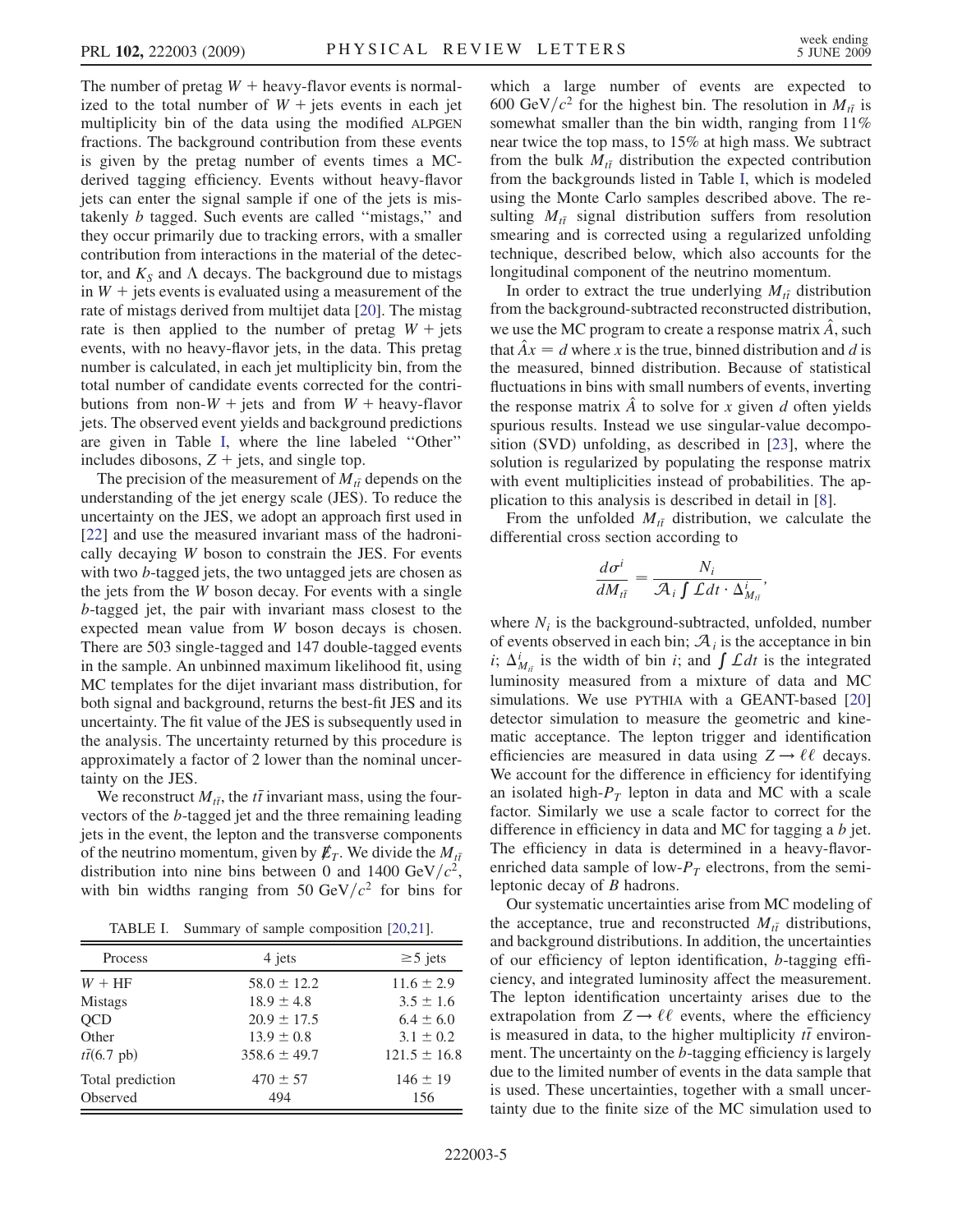<span id="page-5-0"></span>TABLE II. Summary of systematic uncertainties (in %) in each bin. The 6% uncertainty on the integrated luminosity is not included in the total.

| $M_{t\bar{t}}$ [GeV/ $c^2$ ] | $0 - 350$ | 350 - 400 | $400 - 450$ | $450 - 500$ | 500-550 | 550-600 | 600-700 | 700-800 | 800-1400 |
|------------------------------|-----------|-----------|-------------|-------------|---------|---------|---------|---------|----------|
| MC Gen.                      | 0.7       | 2.4       | 5.3         | 5.7         | 4.6     | 3.3     | 1.4     | 1.0     | 1.0      |
| <b>ISR/FSR</b>               | 1.5       | 1.3       | 0.8         | 0.2         | 1.1     | 2.1     | 2.0     | 2.2     | 3.3      |
| <b>JES</b>                   | 8.2       | 6.3       | 4.1         | 3.1         | 1.7     | 2.3     | 4.6     | 7.5     | 9.1      |
| Backgrounds                  | 10.3      | 7.4       | 2.4         | 1.7         | 3.0     | 4.0     | 4.5     | 5.1     | 5.4      |
| Acceptance                   | 4.5       | 4.4       | 4.3         | 4.4         | 4.6     | 4.6     | 4.4     | 4.0     | 3.8      |
| PDF set                      | 7.7       | 6.1       | 3.0         | 1.0         | 4.8     | 9.3     | 14.0    | 17.4    | 18.8     |
| Total                        | 16.0      | 12.6      | 8.9         | 8.1         | 8.9     | 12.0    | 16.1    | 20.1    | 22.2     |

calculate the acceptance, comprise the acceptance uncertainty in Table [II](#page-5-0).

We consider several variations to the MC model of the signal and background. For the signal MC simulation we compare the results using HERWIG to the default PYTHIA generator. The uncertainty due to the limited knowledge of ISR is constrained by studies of radiation in Drell-Yan events in the data. We vary both ISR and FSR within these limits and add the deviations from the nominal value in quadrature. The uncertainty due to possible differences in the PDFs from the nominal CTEQ5L PDF is evaluated by varying the PDF using the 20 CTEQ5L eigenvectors, which represent 90% C.L. variations. The deviations from the nominal values are added in quadrature with deviations measured using the MRST PDF [[24](#page-7-10)] with two alternate choices for the strong coupling constant. The uncertainty on the background prediction consists of two pieces: the uncertainty on the background normalization, given in Table [I](#page-4-0), and a background shape systematic for the MC modeling of the shapes. The systematic uncertainty due to the JES includes a generic energy-correction systematic uncertainty as well as a contribution from the modeling of the b-jet energy scale. Pseudoexperiments are performed for each variation described above and the

<span id="page-5-1"></span>

FIG. 1 (color online).  $d\sigma/dM_{t\bar{t}}$  measured with 2.7 fb<sup>-1</sup> of integrated luminosity.

difference between the mean  $d\sigma/dM_{t\bar{t}}$  in each bin with the shifted parameters and the default model is taken as the systematic uncertainty in that bin. The results are presented in Table [II.](#page-5-0) The 6% uncertainty on the luminosity mea-surement in each bin [[7\]](#page-6-30) is not included in the total in Table [II](#page-5-0). Two effects cause the uncertainty in the bins between 400 GeV/ $c^2$  and 550 GeV/ $c^2$  to be somewhat smaller than outside of that range. One is the turn-on threshold of the  $M_{t\bar{t}}$  spectrum, which is insensitive to systematic variations because we fix the top quark mass at 175 GeV/ $c^2$ . The second is the PDF uncertainty, which is much greater at large  $M_{t\bar{t}}$  than at small  $M_{t\bar{t}}$ .

The measured  $d\sigma/dM_{t\bar{t}}$  is shown in Fig. [1](#page-5-1) and tabulated in Table [III.](#page-5-2)

We check consistency with the SM prediction using the Anderson-Darling (AD) statistic [\[25\]](#page-7-11), which places an emphasis on potential discrepancies in the tail of the  $M_{t\bar{t}}$ distribution. The distribution of the AD statistic for this analysis is rapidly falling, with small values corresponding to more likely results. Using MC simulations, we optimize the bin range of the AD statistic for maximum sensitivity to new physics and a minimum of false positives and find  $M_{t\bar{t}} \ge 450 \text{ GeV}/c^2$  to be the most sensitive region of  $M_{t\bar{t}}$ . We perform pseudoexperiments using the SM MC distributions of  $\dot{M}_{t\bar{t}}$  with the sample composition given in Table [I](#page-4-0). We calculate a  $p$  value by taking the fraction of

<span id="page-5-2"></span>TABLE III. The acceptance and measured differential cross section in each bin. The uncertainties on the cross-section values are, respectively, statistical  $+$  JES, systematic, and luminosity.

| $M_{t\bar{t}}$ [GeV/ $c^2$ ]                             | $\mathcal{A}_i$   | $d\sigma/dM_{t\bar{t}}$ [fb/GeV/ $c^2$ ] |  |  |  |
|----------------------------------------------------------|-------------------|------------------------------------------|--|--|--|
| $\leq 350$                                               | $0.016 \pm 0.001$ | $0.47 \pm 0.07 \pm 0.08 \pm 0.03$        |  |  |  |
| $350 - 400$                                              | $0.023 \pm 0.001$ | $62.3 \pm 7.0 \pm 7.9 \pm 3.7$           |  |  |  |
| $400 - 450$                                              | $0.026 \pm 0.001$ | $33.8 \pm 4.0 \pm 3.0 \pm 2.0$           |  |  |  |
| $450 - 500$                                              | $0.027 + 0.001$   | $15.8 \pm 3.0 \pm 1.3 \pm 0.9$           |  |  |  |
| $500 - 550$                                              | $0.029 \pm 0.001$ | $9.9 \pm 2.0 \pm 0.9 \pm 0.6$            |  |  |  |
| $550 - 600$                                              | $0.030 \pm 0.001$ | $5.7 + 1.2 + 0.7 + 0.3$                  |  |  |  |
| $600 - 700$                                              | $0.030 \pm 0.001$ | $2.3 \pm 0.6 \pm 0.4 \pm 0.1$            |  |  |  |
| 700-800                                                  | $0.030 \pm 0.001$ | $0.8 \pm 0.3 \pm 0.2 \pm 0.1$            |  |  |  |
| $800 - 1400$                                             | $0.023 + 0.001$   | $0.068 \pm 0.032 \pm 0.015 \pm 0.004$    |  |  |  |
| Integrated cross section [pb] $6.9 \pm 1.0$ (stat + JES) |                   |                                          |  |  |  |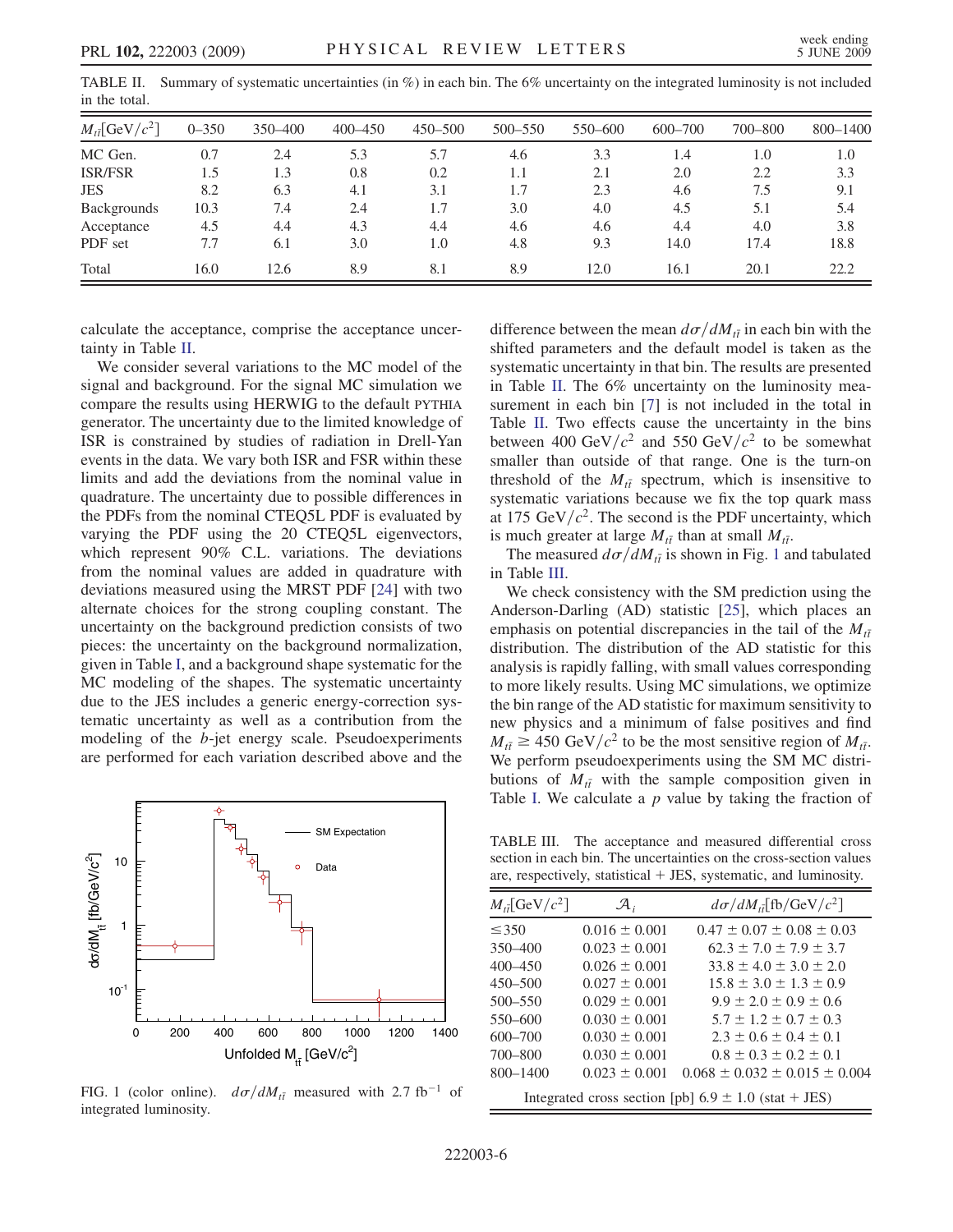pseudoexperiments with a larger observed AD statistic than that in data. The observed  $p$  value is 0.28. We conclude that there is no evidence of non-SM physics in the  $M_{t\bar{t}}$  distribution.

We thank Rikkert Frederix, Fabio Maltoni, and Tim Stelzer for stimulating discussions, advice, and help with MADEVENT generation. We thank the Fermilab staff and the technical staffs of the participating institutions for their vital contributions. This work was supported by the U.S. Department of Energy and National Science Foundation; the Italian Istituto Nazionale di Fisica Nucleare; the Ministry of Education, Culture, Sports, Science and Technology of Japan; the Natural Sciences and Engineering Research Council of Canada; the National Science Council of the Republic of China; the Swiss National Science Foundation; the A. P. Sloan Foundation; the Bundesministerium für Bildung und Forschung, Germany; the Korean Science and Engineering Foundation and the Korean Research Foundation; the Science and Technology Facilities Council and the Royal Society, U.K.; the Institut National de Physique Nucleaire et Physique des Particules/CNRS; the Russian Foundation for Basic Research; the Ministerio de Ciencia e Innovación, and Programa Consolider-Ingenio, Spain; the Slovak R&D Agency; and the Academy of Finland.

<span id="page-6-15"></span><span id="page-6-2"></span>[a](#page-1-0) Deceased.

- [b](#page-0-0)Visitor from University of Massachusetts Amherst, Amherst, MA 01003, USA.
- <span id="page-6-21"></span>[c](#page-1-1) Visitor from Universiteit Antwerpen, B-2610 Antwerp, Belgium.
- <span id="page-6-6"></span>[d](#page-0-1) Visitor from University of Bristol, Bristol BS8 1TL, United Kingdom.
- e Visitor from Chinese Academy of Sciences, Beijing 100864, China.
- <span id="page-6-10"></span>[f](#page-0-2) Visitor from Istituto Nazionale di Fisica Nucleare, Sezione di Cagliari, 09042 Monserrato (Cagliari), Italy.
- <span id="page-6-19"></span>[g](#page-1-2) Visitor from University of California Irvine, Irvine, CA 92697, USA.
- <span id="page-6-14"></span>[h](#page-1-3) Visitor from University of California Santa Cruz, Santa Cruz, CA 95064, USA.
- <span id="page-6-20"></span><span id="page-6-16"></span><sup>[i](#page-1-4)</sup>Visitor from Cornell University, Ithaca, NY 14853, USA.
- [j](#page-1-5) Visitor from University of Cyprus, Nicosia CY-1678, Cyprus.
- <span id="page-6-12"></span><span id="page-6-11"></span>[k](#page-0-3) Visitor from University College Dublin, Dublin 4, Ireland.
- <sup>1</sup>Visitor from University of Edinburgh, Edinburgh EH9 3JZ, United Kingdom.
- <span id="page-6-7"></span>[mV](#page-0-4)isitor from University of Fukui, Fukui City, Fukui Prefecture, Japan 910-0017.
- <span id="page-6-24"></span>[n](#page-1-6) Visitor from Kinki University, Higashi-Osaka City, Japan 577-8502.
- <span id="page-6-4"></span><sup>[o](#page-0-5)</sup>Visitor from Universidad Iberoamericana, Mexico D.F., Mexico.
- <span id="page-6-5"></span><su[p](#page-0-6)>p</sup>Visitor from Queen Mary, University of London, London, E1 4NS, United Kingdom.

<span id="page-6-23"></span><sup>[q](#page-1-7)</sup>Visitor from University of Manchester, Manchester M13 9PL, United Kingdom.

- <span id="page-6-18"></span>[r](#page-1-8) Visitor from Nagasaki Institute of Applied Science, Nagasaki, Japan.
- <span id="page-6-8"></span>[s](#page-0-7) Visitor from University of Notre Dame, Notre Dame, IN 46556, USA.
- <span id="page-6-0"></span>[t](#page-0-8) Visitor from University de Oviedo, E-33007 Oviedo, Spain.
- <span id="page-6-9"></span><s[u](#page-0-9)p>u</sup>Visitor from Texas Tech University, Lubbock, TX 79609, USA.
- <span id="page-6-3"></span>[v](#page-0-8) Visitor from IFIC(CSIC-Universitat de Valencia), 46071 Valencia, Spain.
- <span id="page-6-13"></span>[wV](#page-1-9)isitor from University of Virginia, Charlottesville, VA 22904, USA.

<span id="page-6-22"></span><sup>[x](#page-1-10)</sup>Visitor from Bergische Universität Wuppertal, 42097 Wuppertal, Germany.

- <span id="page-6-1"></span>[y](#page-0-10) On leave from J. Stefan Institute, Ljubljana, Slovenia.
- <span id="page-6-25"></span>[1] C. Amsler et al., Phys. Lett. B 667, 1 (2008).
- <span id="page-6-26"></span>[2] G. Cvetic, Rev. Mod. Phys. 71, 513 (1999).
- <span id="page-6-27"></span>[3] L. Randall and R. Sundrum, Phys. Rev. Lett. 83, 3370 (1999).
- <span id="page-6-17"></span>[4] N. Arkani-Hamed, S. Dimopoulos, and G. R. Dvali, Phys. Lett. B 429, 263 (1998).
- <span id="page-6-28"></span>[5] L. Fitzpatrick, J. Kaplan, L. Randall, and L. Wang, J. High Energy Phys. 09 (2007) 013.
- <span id="page-6-29"></span>[6] R. Frederix and F. Maltoni, J. High Energy Phys. 01 (2009) 047.
- <span id="page-6-30"></span>[7] S. Klimenko, J. Konigsberg, and T. M. Liss, Fermilab Report No. Fermilab-FN-0741.
- <span id="page-6-31"></span>[8] Alice Patricia Bridgeman, Ph.D. thesis, University of Illinois at Urbana-Champaign [FERMILAB-THESIS-2008-50, 2008].
- <span id="page-6-32"></span>[9] T. Aaltonen et al. (CDF Collaboration), Phys. Rev. D 77, 051102(R) (2008); V.M. Abazov et al. (D0 Collaboration), Phys. Lett. B 668, 98 (2008).
- <span id="page-6-33"></span>[10] CDF II Collaboration, CDF II Detector Technical Design Report No. Fermilab-Pub-96/390-E; D. Amidei et al., Nucl. Instrum. Methods Phys. Res., Sect. A 350, 73 (1994); F. Abe et al., Phys. Rev. D 52, 4784 (1995); P. Azzi et al., Nucl. Instrum. Methods Phys. Res., Sect. A 360, 137 (1995); D. Acosta et al., Phys. Rev. D 71, 032001 (2005).
- <span id="page-6-34"></span>[11] We use a coordinate system where the z axis is in the direction of the proton beam, and  $\phi$  and  $\theta$  are the azimuthal and polar angles, respectively. The pseudorapidity  $\eta$  is defined as  $\eta = -\ln(\tan^{\theta}_{2})$ . The transverse momentum of a charged particle is  $P_T = P \sin \theta$ , where P represents the measured momentum of the charged-particle track. The analogous quantity using calorimeter energies, defined as  $E_T = E \sin \theta$ , is called transverse energy. The missing transverse energy is defined as  $\mathbf{E}_T = - | \sum_i E_T^i \hat{n}_i |$ , where  $E_T^i$  is the magnitude of the transverse energy contained in each calorimeter tower  $i$  in the pseudorapidity region  $|\eta| < 3.6$ , and  $\hat{n}_i$  is the direction unit vector of the tower in the plane transverse to the beam direction.
- <span id="page-6-35"></span>[12] T. Sjöstrand, S. Mrenna, and P. Skands, J. High Energy Phys. 05 (2006) 026. We use PYTHIA version 6.216.
- <span id="page-6-36"></span>[13] H. L. Lai et al. (CTEQ Collaboration), Eur. Phys. J. C 12, 375 (2000).